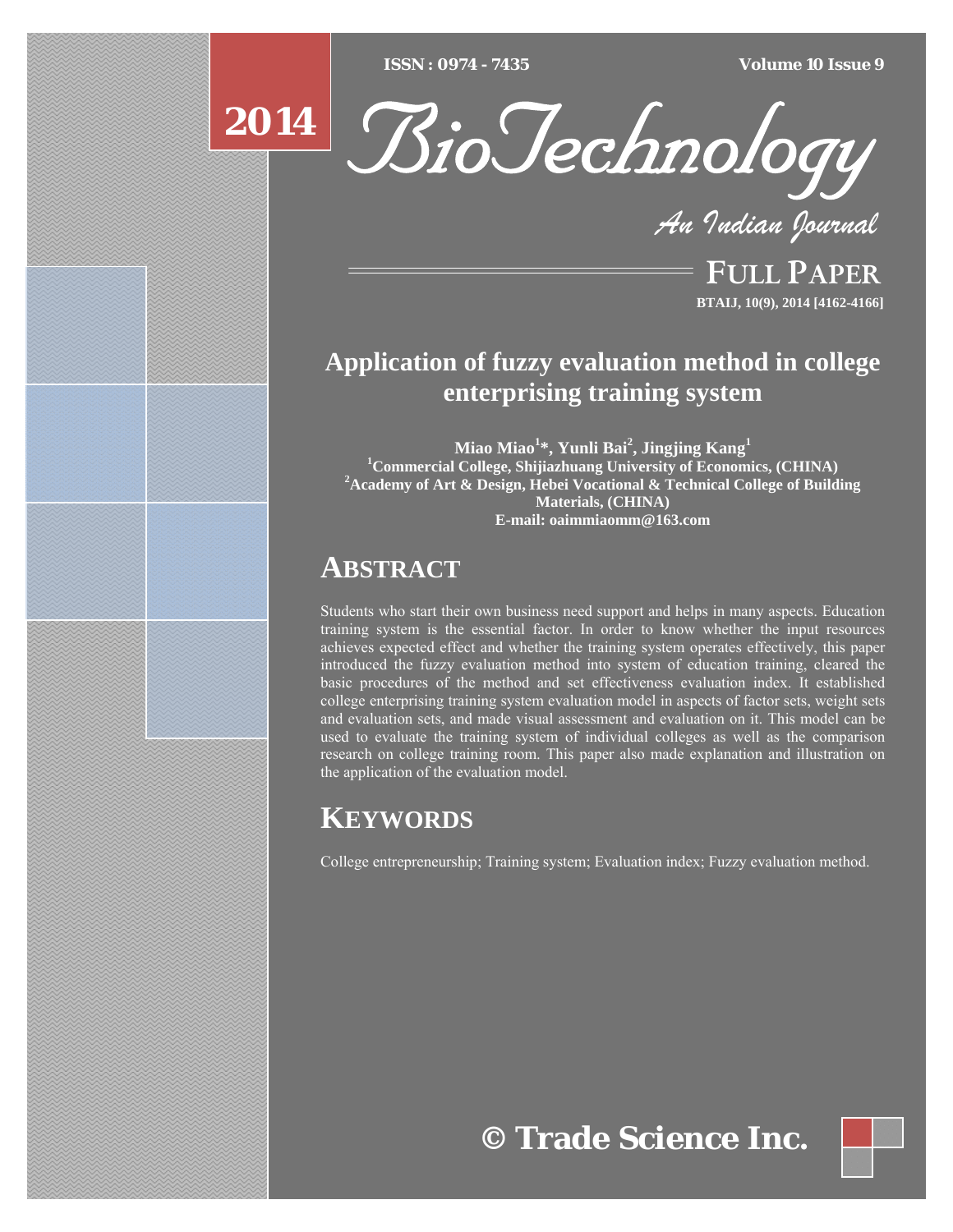#### **INTRODUCTION**

 Enterprising education and training of university students is a systematic project, among which, enterprising education of university students is the new education development direction in current colleges and universities in our country**[1,2]**. Enterprising training education is a new field of current education theory research and education practice at home and abroad. Many characteristic college enterprising education patterns appears, and some pattern solves problems such as weak pertinence of enterprising education, unsatisfactory teaching effect, low success rate of enterprising practice, etc**[3]**. In colleges and universities, developing enterprising education are the important measurements for stimulating employment by entrepreneurship and promoting full employment of college graduates**[4]**. So far, Chinese college enterprising education faces with the problems such as deviation of enterprising education recognition and positioning, shortage of enterprising educator, course system, etc<sup>[5,6]</sup>. Therefore, most researchers are dedicated to cultivation of enterprising university and teachers for enterprising education<sup>[7,8]</sup>, research on construction of enterprising education course system and professional education development. But the discussion on growth pattern of enterprising university students, especially the research on college enterprising training system, is rare. This paper applied fuzzy evaluation method to evaluate college enterprising training system combined with the construction of college enterprising training system evaluation index. On the one hand, we can systematically and objectively evaluate the development level of enterprising training education and master the specific situation of enterprising education; on the other hand, we can make deep research on the the weakness of current enterprising education training, designed out solution and provide basis for formulating macro development plan.

#### **OVERVIEW OF FUZZY EVALUATION METHOD**

 Fuzzy evaluation method is to make scientific evaluation on project using fuzzy mathematics and fuzzy statistical method through comprehensive consideration on the factors that affect affairs. Its basic thought is to consider the factors related to the evaluated objective using fuzzy linear change principle and maximum membership principle; the comprehensive evaluation starts from factors at the lowest level, then upward until to the highest objective, and at last obtain the final evaluation result<sup>[9]</sup>. It is characterized by clear result and strong systematicness. It can better solve problems which is fuzzy and is difficult to quantize, thus to provide practical and effective method and means for solving various theoretical and practical problems**[10]**. In evaluation on college enterprising training involving a great deal of comprehensive evaluation on subjective factor has large, the fuzziness of subjective factor is large. Fuzzy comprehensive evaluation can preform fuzzy advantage and achieve a better result.

### **EVALUATION INDEX OF ENTERPRISING TRAINING SYSTEM**

 Enterprising training system is a new field for promoting full employment of university students and starting education practice. Whether the enterprising training system is perfect mainly reflects on enterprising teaching system and enterprising teaching support, which is the important index of college enterprising training system, this paper analyzed and classified the evaluation factors of training system, according to the function process of enterprising training system and the formulation, implementation and feedback of training system and obtained four level one indexes: enterprising education concept, enterprising teaching system, enterprising education culture and enterprising education support. Then the four level one indexes was divided into several key evaluation points, to form level one indexes, thus to form the evaluation index of enterprising training system, as shown in TABLE 1.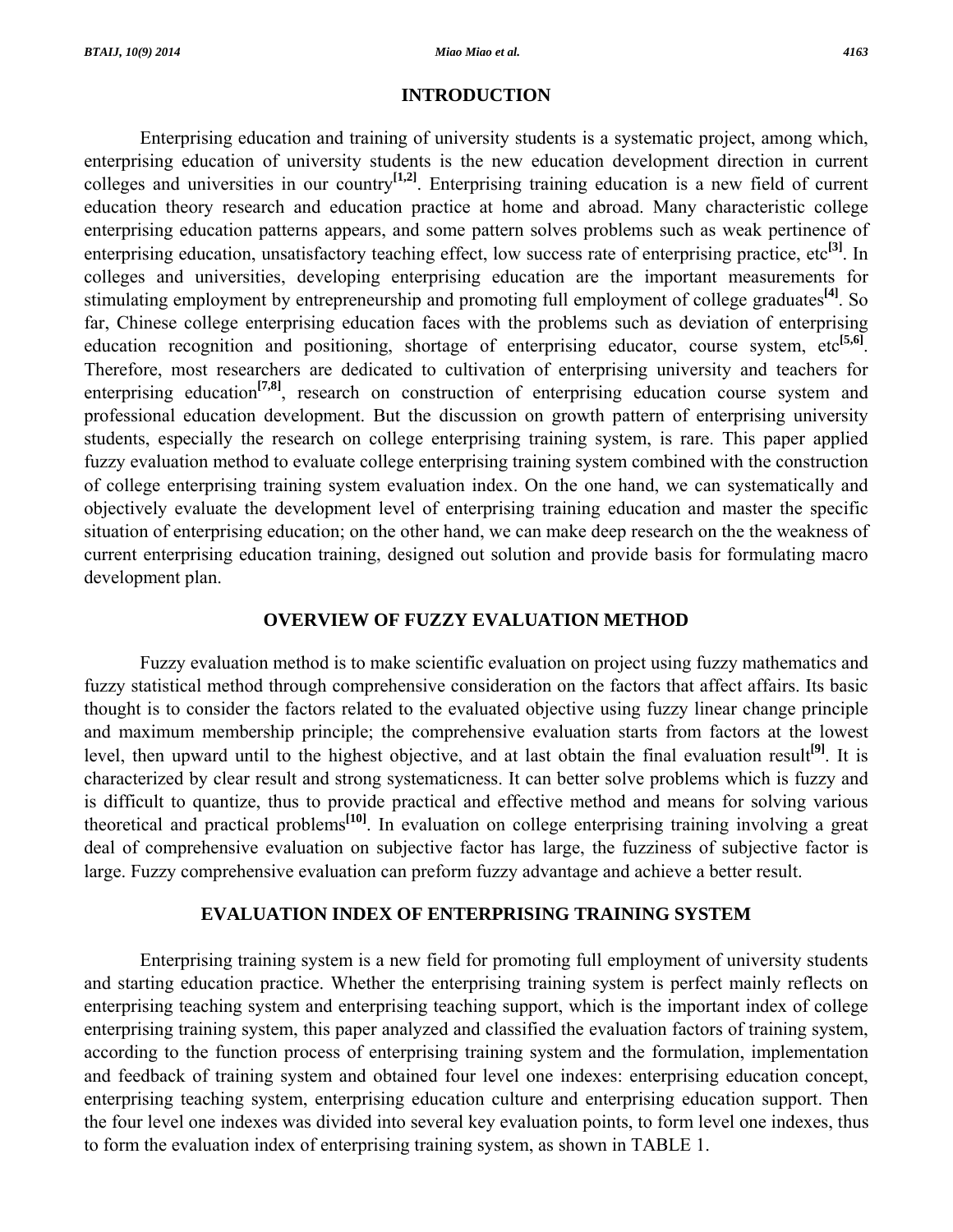|                                         | Level one index                                     | Level two index                                              |  |  |
|-----------------------------------------|-----------------------------------------------------|--------------------------------------------------------------|--|--|
| Enterprising training system<br>index U | Teaching concept of enterprising<br>training U1     | Enterprising concept of students $U_{11}$                    |  |  |
|                                         |                                                     | management concept of manager $U_{12}$                       |  |  |
|                                         |                                                     | Concept of family and society $U_{13}$                       |  |  |
|                                         | Culture construction of enterprising<br>training U2 | Construction of enterprising teaching<br>atmosphere $U_{21}$ |  |  |
|                                         |                                                     | Enterprising training policy $U_{22}$                        |  |  |
|                                         |                                                     | Regional economic industry $U_{23}$                          |  |  |
|                                         | Teaching system of enterprising training<br>$U_3$   | Design of enterprising plan competition $U_{31}$             |  |  |
|                                         |                                                     | Teaching staff $U_{32}$                                      |  |  |
|                                         |                                                     | Settlement of enterprising course $U_{33}$                   |  |  |
|                                         |                                                     | Training teaching method $U_{34}$                            |  |  |
|                                         | Teaching support of enterprising<br>training $U_4$  | Government support $U_{41}$                                  |  |  |
|                                         |                                                     | School support $U_{42}$                                      |  |  |
|                                         |                                                     | Enterprise support $U_{43}$                                  |  |  |

#### **TABLE 1: Evaluation index of enterprising training system**

#### **APPLICATION OF FUZZY EVALUATION METHOD IN COLLEGE TRAINING SYSTEM**

 College enterprising training is comprehensively evaluated by various indexes based on evaluation index of college enterprising training system and fuzzy evaluation method. The detailed process is as follows:

#### **Confirming evaluation factor set**

 This paper divided college training evaluation indexed into four levels, as shown in TABLE 1. Then the comprehensive evaluation factor set is  $U= {U1,U2, U3,U4}$ . Single factor set is:

| $UI = \{U11, U12, U13\}$      |     |
|-------------------------------|-----|
| $U2 = \{U21, U22, U23\}$      | (2) |
| $U3 = \{U31, U32, U33, U34\}$ | (3) |
| $U4 = \{U41, U42, U43\}$      | (4) |

#### **Confirming comment set of evaluation factor**

 Comment set of various factors in fuzzy comprehensive evaluation need to be established after confirming the evaluation factors of enterprising training system. Comment set can be established different comment grade theory domain according to different demand. Generally speaking, evaluation grades number is more than 4 but not exceed 10. Combined with the characteristics of evaluation index of enterprising training system, the evaluation set is divided into excellent, good, common, poor and bad, expressing as  $V = \{ \text{excellent}, \text{good}, \text{common}, \text{poor} \text{ and } \text{bad} \}$ . Fuzzy evaluation obtains a fuzzy evaluation vector because of the confirmation of comments. The degree of membership of the evaluated object to comment grade is expressed through fuzzy vector through this fuzzy vector, which can reflect the fuzziness of evaluation.

#### **Confirming evaluation weight set**

 In factor set, the importance degrees of evaluation factors in evaluation system are different. The factors are given corresponding weight, in order to reflect the importance degree of the factors. The set composed of weights is called weight set. Establish weight set A in U:  $A=(a1, a2, ..., as)$  that meet

normalization 
$$
\sum_{i=1}^{s} a_i = 1
$$
 (a1 $\geq 0$ ). Establish weight set A1 in UI: AI=(ai1, ai2, ..., aim).  $\sum_{j=1}^{m} a_{ij} = 1$  (a1 $\geq 0$ ).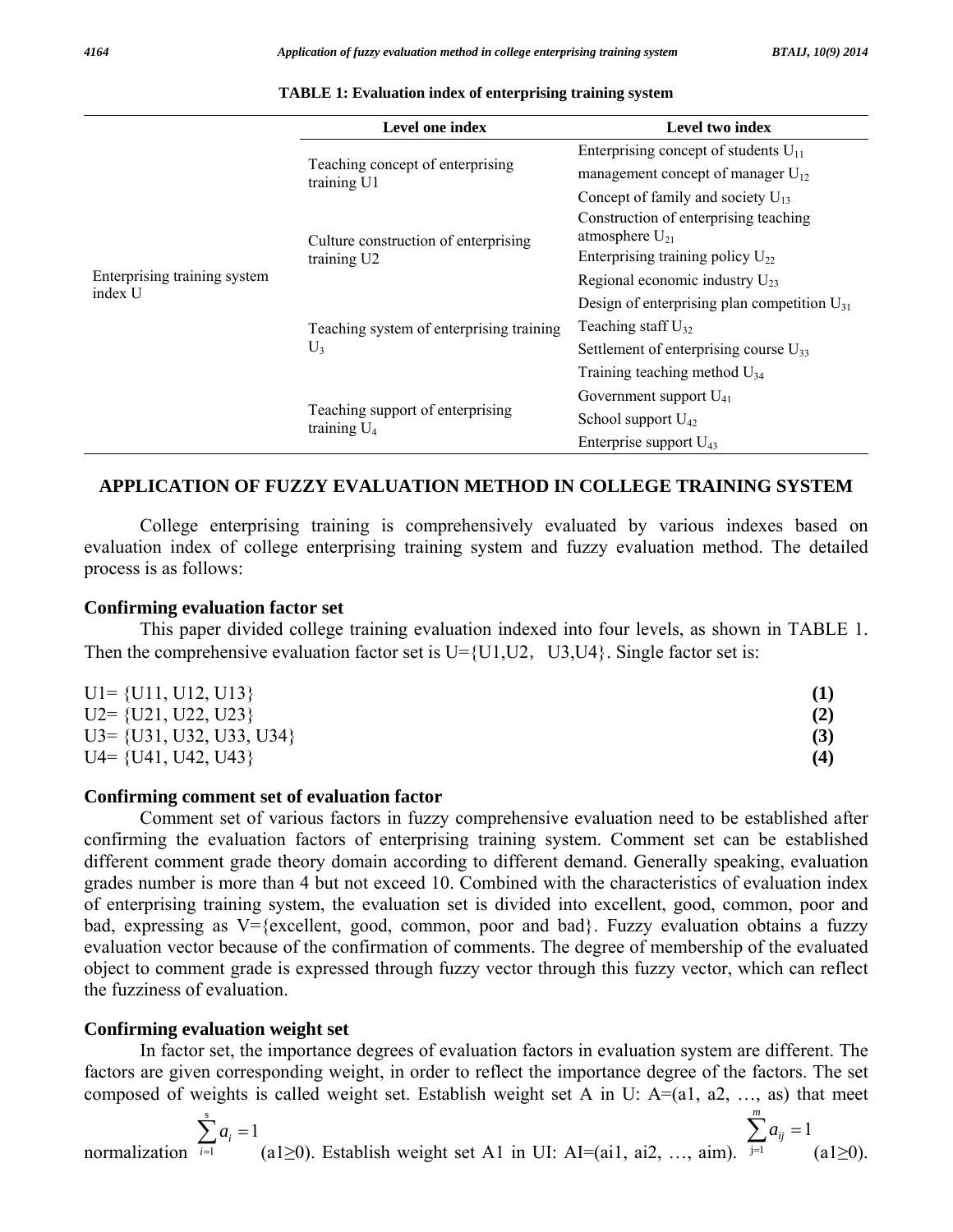Obtain the weight of evaluation index U applying analytic hierarchy process (AHP)**[11-12]**: A= (0.25, 0.17, 0.46, 0.12). Weight of U1, U2, U3, U4 is:

 $A1 = \{0.542, 0.221, 0.237\}$ A2= {0.231, 0.583, 0.186} A3= {0.215, 0.552, 0.130, 0.103}  $A4 = \{0.527, 0.254, 0.219\}.$ 

#### **Confirming fuzzy evaluation matrix**

 Different kinds of experts including evaluation subjects are invited to form diversified evaluation expert team according to evaluation index system and evaluation standard. Factor set of the factors is expressed as  $X=\{x1, x2, ..., xn\}$ . Evaluation set is expressed as  $Y=\{y1, y2, ..., ym\}$ . As stated above, five level evaluation systems is adopted: y1 is excellent, y2 is good, y3 is common, y4 is poor, y5 is bad. Therefore, the fuzzy comprehensive evaluation matrix in level one can be expressed as:

$$
T = \begin{bmatrix} t_{11} & t_{12} & \dots & t_{1n} \\ t_{21} & t_{22} & \dots & t_{2n} \\ \dots & \dots & \dots & \dots \\ t_{n1} & t_{n2} & \dots & t_{nm} \end{bmatrix}
$$

Among which, t ij = number of people who evaluate index xi as yj / the number of people who participate evaluation

 We can obtain the fuzzy evaluation situation of evaluation factor set according to function relationship:

⎥ ⎥  $\overline{\phantom{a}}$ ⎦ ⎤  $\mathsf{I}$  $\mathsf I$  $\mathsf{I}$ ⎣  $\mathsf L$ = 0.15 0.45 0.30 0.1 0 0.15 0.60 0.25 0.0 0 0.40 0.40 0.20 0.0 0  $T_{U_1}$ 

In same way, we can obtain TU2, TU3 and TU4.

#### **Model comprehensive evaluation**

Fuzzy comprehensive evaluation for level two index:

 Make comprehensive evaluation on factor set. The weight of factor set is A[a1,a2,…an]. Then the value of evaluation matrix is:  $H = A \cdot T$ . Thus we can obtain:

$$
H_{U_1} = A_1 \cdot T_{U_1} = \begin{bmatrix} 0.542 & 0.221 & 0.237 \end{bmatrix} \cdot \begin{bmatrix} 0.40 & 0.40 & 0.20 & 0.0 & 0 \\ 0.15 & 0.60 & 0.25 & 0.0 & 0 \\ 0.15 & 0.45 & 0.30 & 0.1 & 0 \end{bmatrix}
$$

 $=[0.285\,0.456\,0.235\,0.024\,0]$ 

 The teaching concept of college enterprising training is "good" judged by maximum subordination principle.

By same method, we can obtain  $H_{U_2} = A_2 \cdot T_{U_2} = [0.145 \quad 0.387 \quad 0.315 \quad 0.153 \quad 0]$ , that is, the culture construction fuzzy evaluation for enterprising system of that college is "good";  $H_{U_3} = A_3 \cdot T_{U_3} = [0.511 \quad 0.302 \quad 0.146 \quad 0.041 \quad 0]$ , that is, the fuzzy evaluation for enterprising teaching system of that college is "excellent";  $H_{U_4} = A_4 \cdot T_{U_4} = [0.132 \quad 0.387 \quad 0.325 \quad 0.156 \quad 0]$ , that is, the fuzzy evaluation for enterprising training support of that college is "good".